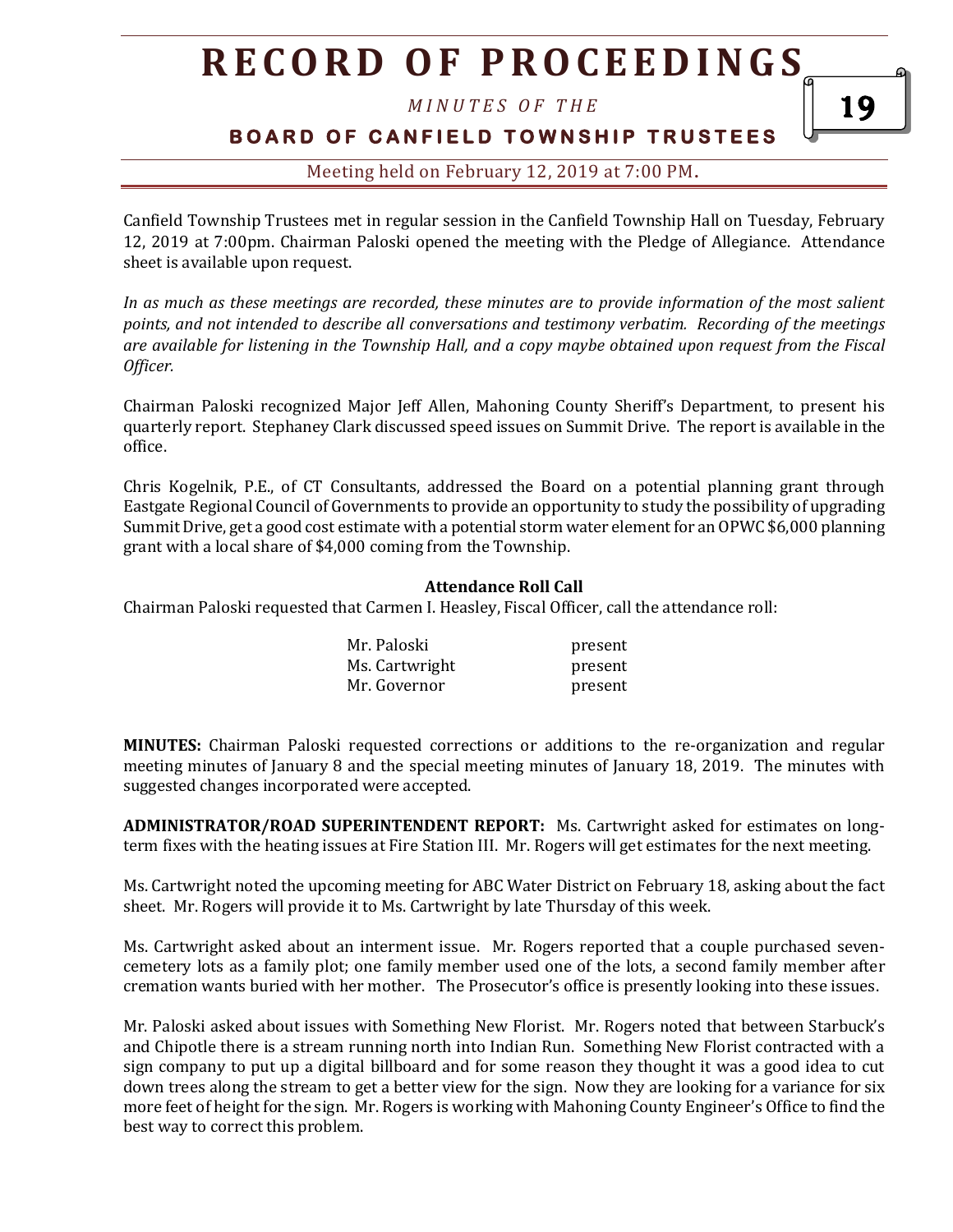

### *M I N U T E S O F T H E*

## **BOARD OF CANFIELD TOWNSHIP TRUSTEES**

#### Meeting held on February 12, 2019 at 7:00 PM**.**

Ms. Cartwright asked for an update on the new pick-up truck, which has required service. Mr. Rogers reported that the power steering pump went out and waiting on the part to come in. Fairway provided a loaner. Mr. Paloski moved to accept the administrator/road superintendent, public works and zoning as presented.

**FISCAL OFFICER'S REPORT:** Chairman Paloski called on the Fiscal Officer, Carmen I. Heasley, to present the financials. The Fiscal Officer reviewed warrants, electronic payments and two-purchase orders. She noted there is now a spreadsheet to deal with credit card purchases with a place for the Chairman to sign is in the warrants.

Fiscal Officer reviewed conversations with Farmers National concerning the lease to purchase on the new truck, noting they are not ready to finalize the paperwork. She reviewed the request for a liquor permit for The Phoenix. The Board had no objections, so she will advise the county and state that the Township will not request a hearing. She also reported that she has completed all CPIM requirements and certificates are available for viewing.

The Board reviewed possible options on two investments maturing on February 25. The current balances at Farmers were reviewed, noting that since she is not sure when funds will start coming from property taxes, we may want to consider moving funds from Star Ohio Plus to keep enough funds in Farmers to prevent fees.

The Board questioned the payment to Canfield City for the park sanitary, since the Township has paid Mahoning County Sanitary for the service. The Board agreed to have warrant #13056 voided and reissue payment removing the sanitary part from the total, since the payment is due in a couple of day, Ms. Cartwright agreed to hand deliver the payment.

Mr. Paloski asked about the closing of 2018. The Fiscal Officer noted that she is in balance for 2018 and ready to close the year, but she is waiting on final input from the Board for the Notes and MD&A,. The Fiscal Officer asked the Board to review the Road Department fund balance to consider the amount of funds to transfer from the General Fund to keep appropriate balance to meet obligations. Mr. Paloski moved to accept the report as presented.

#### **NEW BUSINESS RESOLUTION 2019-02-12-41 2019 Storm Water Conference**

Ms. Cartwright moved to approve Keith Rogers, Administrator / Road Superintendent and Traci DeCapua, Zoning Inspector to attend the 2019 Storm Water Conference in Sharonville, Ohio on May 8-10 for the purpose of continuing education with the Township paying for the conference and all related expenses per the Township's travel policy. Mr. Paloski seconded the Motion. Roll Call: Mr. Paloski, yes; Ms. Cartwright, yes; Mr. Governor, yes. Motion carried 3 to 0.

## **RESOLUTION 2019-02-12-42**

### **2019 Parkland Lawn Maintenance**

Mr. Paloski moved to approve the advertisement in the *Youngstown Vindicator's* Legal Notices and begin the bidding process for the 2019 Lawn Maintenance for the Township Parkland. The Ad will run two (2) consecutive weeks (Wednesday & Friday) beginning February 20 & 22, February 27 & March 1. Bid packets will be available from Wednesday, February 20 until Monday, March 11, 10:30am. The bid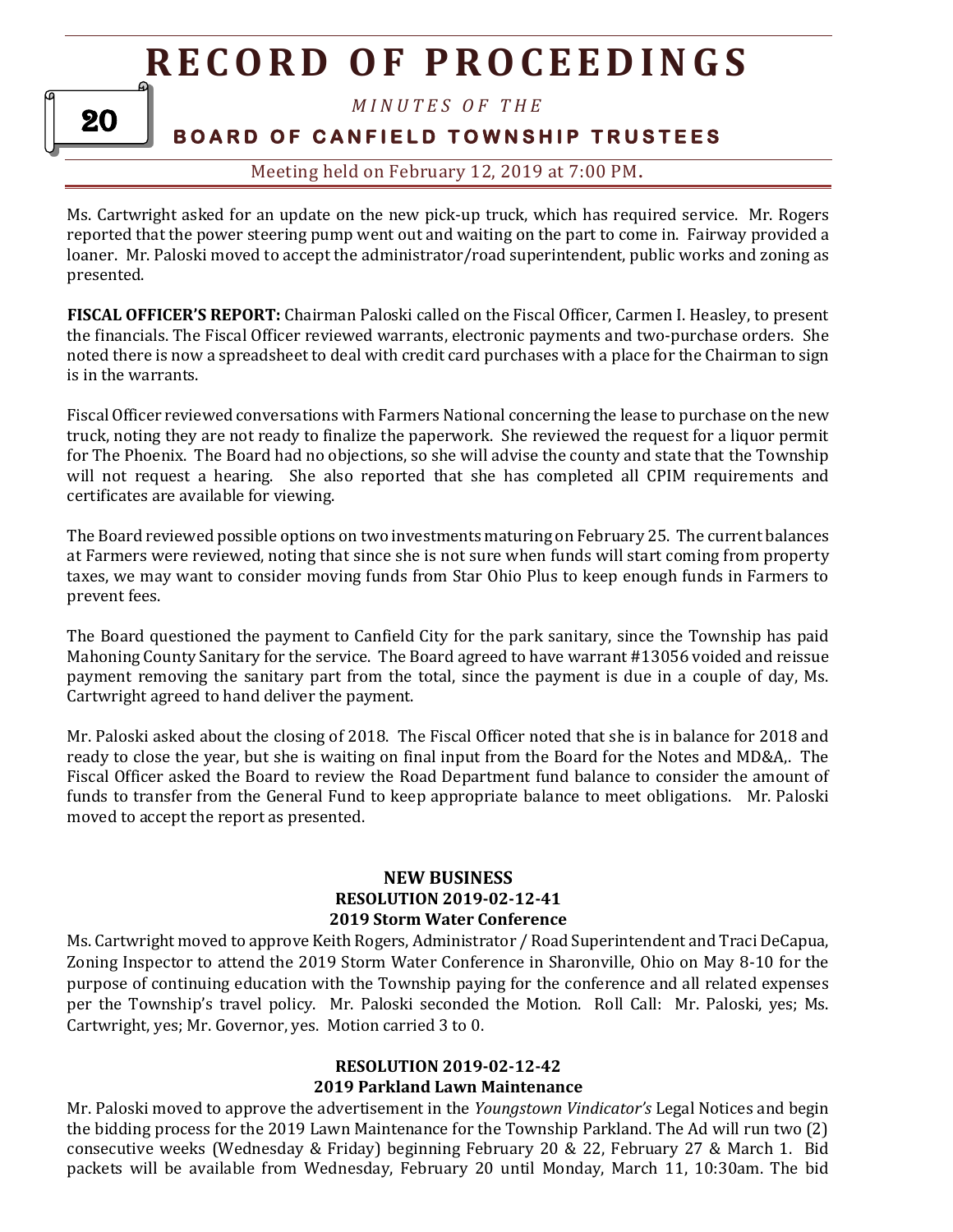*M I N U T E S O F T H E* 

**BOARD OF CANFIELD TOWNSHIP TRUSTEES** 

Meeting held on February 12, 2019 at 7:00 PM**.**

opening will take place on Monday, March 11 at 10:35 a.m. The low bidder, qualified contractor /contractors will be announced at the March 12 Board of Trustee meeting. Mr. Governor seconded the Motion. Discussion: Ms. Cartwright asked who would be placing the ad at least four working days before. Mr. Roger note that it would be Mrs. Williams. Roll Call: Mr. Paloski, yes; Ms. Cartwright, yes; Mr. Governor, yes. Motion carried 3 to 0.

#### **RESOLUTION 2019-02-12-43 2019 Nuisance Property Contractors**

Mr. Paloski moved to approve the advertisement in the *Youngstown Vindicator's* Legal Notices for the lawn and maintenance and/or other related contractors to serve on a pre-established bidder's list to provide lawn mowing, weed removal and other cleanup as needed for properties located in Canfield Township deemed to be a nuisance as provided by ORC 505.87 and giving authority to the Township to remedy said matters. Mr. Governor seconded the Motion. Roll Call: Mr. Paloski, yes; Ms. Cartwright, yes; Mr. Governor, yes. Motion carried 3 to 0.

#### **RESOLUTION 2019-02-12-44 Summit Road Planning Grant**

Mr. Paloski moved to approve as follows: WHEREAS, Canfield Township Board of Trustees is applying to Eastgate Regional Council of Governments (Eastgate) for funding through the Fiscal Year 2020 Planning Grant; and

WHEREAS, the Fiscal Year 2020 Planning Grant provides federal funds for projects that integrate transportation and land use planning, increase transportation options, and promote livability; and

WHEREAS, the Fiscal Year 2020 Planning Grant is paid on a reimbursement basis, requiring the applicant to first expend funds and then request reimbursement from Eastgate; and

WHEREAS, Canfield Township Board of Trustees agrees to abide by all federal requirements as subrecipient of federal transportation funds, including Title VI of the Civil Rights Act of 1964 and the Americans with Disabilities Act, and including all applicable federal procurement requirements; and

WHEREAS, Canfield Township agrees to be responsible for managing all sub-contracting agencies, organizations, or consultants; and

WHEREAS, Canfield Township Board of Trustees is authorized to execute a contract with the Ohio Department of Transportation (ODOT) and Eastgate if selected for the Fiscal Year 2020 Planning Grant.

NOW, THEREFORE, BE IT RESOLVED by the Governing Body of Canfield Township Board of Trustees that: Authorization is given to Keith Rogers, Administrator / Road Superintendent to submit this application to Eastgate, acting as designated recipient of USDOT funds, for the Fiscal Year 2020 Planning Grant and to execute a contract with Eastgate if selected for funding. Mr. Governor seconded the Motion. Roll Call: Mr. Paloski, yes; Ms. Cartwright, yes; Mr. Governor, yes. Motion carried 3 to 0.

21